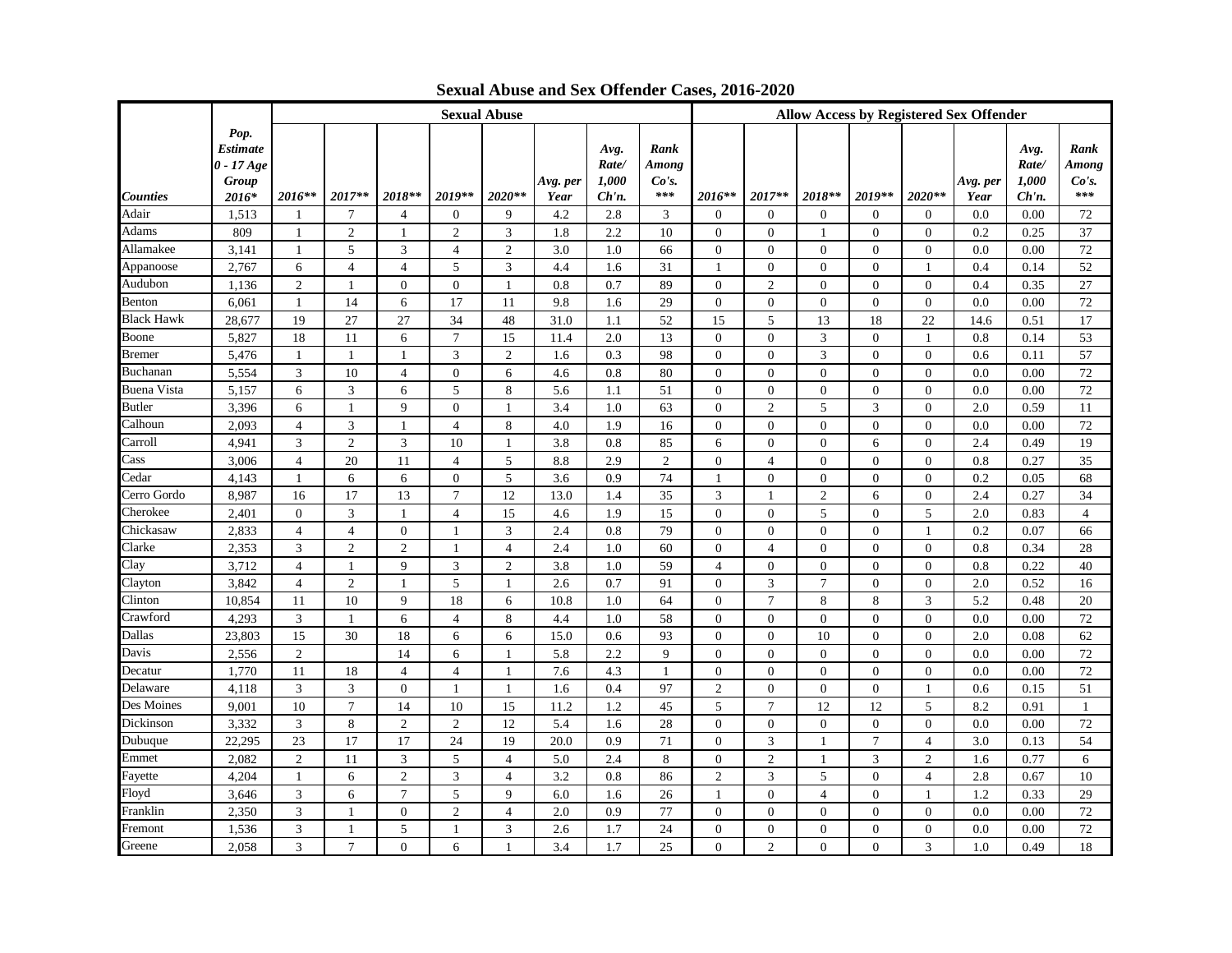|            |                                                           |                |                  |                 |                | <b>Sexual Abuse</b> |                  |                                 |                               | <b>Allow Access by Registered Sex Offender</b> |                |                  |                |                |                  |                                    |                               |
|------------|-----------------------------------------------------------|----------------|------------------|-----------------|----------------|---------------------|------------------|---------------------------------|-------------------------------|------------------------------------------------|----------------|------------------|----------------|----------------|------------------|------------------------------------|-------------------------------|
| Counties   | Pop.<br><b>Estimate</b><br>$0 - 17 Age$<br>Group<br>2016* | 2016**         | 2017**           | 2018**          | 2019**         | 2020**              | Avg. per<br>Year | Avg.<br>Rate/<br>1,000<br>Ch'n. | Rank<br>Among<br>Co's.<br>*** | $2016**$                                       | 2017**         | 2018**           | $2019**$       | $2020**$       | Avg. per<br>Year | Avg.<br>Rate/<br>1,000<br>$Ch'n$ . | Rank<br>Among<br>Co's.<br>*** |
| Grundy     | 2,885                                                     | $\mathbf{0}$   | $\overline{c}$   | -1              | 5              | 7                   | 3.0              | 1.0                             | 55                            | 6                                              | $\mathbf{0}$   | $\theta$         | $\overline{0}$ | $\mathbf{0}$   | 1.2              | 0.42                               | 23                            |
| Guthrie    | 2.407                                                     | $\overline{2}$ | $\mathbf{0}$     | $\mathbf{0}$    | $\overline{0}$ |                     | 0.5              | 0.2                             | 99                            | $\overline{0}$                                 | $\mathbf{0}$   | 6                | $\overline{0}$ | -1             | 1.4              | 0.58                               | 12                            |
| Hamilton   | 3,494                                                     | 5              | $\overline{4}$   | 3               | 6              | $\overline{4}$      | 4.4              | 1.3                             | 44                            | $\overline{0}$                                 | $\mathbf{0}$   | $\mathbf{0}$     | $\mathbf{0}$   | $\mathbf{0}$   | 0.0              | 0.00                               | 72                            |
| Hancock    | 2.427                                                     | $\mathbf{1}$   | 9                | $\overline{2}$  | $\overline{0}$ |                     | 3.0              | 1.2                             | 46                            | $\overline{0}$                                 | $\overline{c}$ | $\mathbf{0}$     | $\Omega$       | $\Omega$       | 0.4              | 0.16                               | 49                            |
| Hardin     | 3,571                                                     | 8              | 12               | 14              | 5              | $\tau$              | 9.2              | 2.6                             | 5                             | $\overline{0}$                                 | $\mathbf{0}$   | $\boldsymbol{0}$ | $\mathbf{0}$   | $\overline{0}$ | 0.0              | 0.00                               | 72                            |
| Harrison   | 3,220                                                     | 3              | 6                | 9               | -1             |                     | 4.8              | 1.5                             | 34                            | $\mathbf{0}$                                   | $\mathbf{0}$   | $\mathbf{0}$     | $\mathbf{0}$   | $\overline{0}$ | 0.0              | 0.00                               | 72                            |
| Henry      | 4,335                                                     | $\overline{0}$ | $\overline{7}$   | 5               | 5              | 5                   | 4.4              | 1.0                             | 61                            | $\overline{7}$                                 | $\overline{0}$ | $\mathbf{0}$     | 3              | $\overline{0}$ | 2.0              | 0.46                               | 21                            |
| Howard     | 2,311                                                     | 3              | $\overline{4}$   | $\mathbf{0}$    | -1             | $\overline{c}$      | 2.0              | 0.9                             | 75                            | $\overline{0}$                                 | 1              | $\mathbf{0}$     | $\Omega$       | 1              | 0.4              | 0.17                               | 48                            |
| Humboldt   | 2,189                                                     | 11             | $\overline{4}$   | $\overline{4}$  | 3              |                     | 5.5              | 2.5                             | 6                             | $\overline{0}$                                 | $\mathbf{0}$   | $\mathbf{0}$     | $\mathbf{0}$   | $\mathbf{0}$   | 0.0              | 0.00                               | 72                            |
| Ida        | 1,643                                                     | $\overline{0}$ | $\overline{4}$   | $\overline{4}$  | 3              | 2                   | 2.6              | 1.6                             | 32                            | $\overline{1}$                                 | $\mathbf{0}$   | $\mathbf{0}$     | $\Omega$       | $\overline{0}$ | 0.2              | 0.12                               | 56                            |
| Iowa       | 3,759                                                     | $\overline{2}$ | 3                | $\overline{7}$  | $\overline{4}$ | 3                   | 3.8              | 1.0                             | 62                            | $\theta$                                       | $\Omega$       | $\mathbf{0}$     | $\mathbf{0}$   | $\overline{0}$ | 0.0              | 0.00                               | 72                            |
| Jackson    | 4,306                                                     | $\overline{4}$ | $\boldsymbol{0}$ | 8               | 3              | $\overline{4}$      | 3.8              | 0.9                             | 73                            | $\mathbf{1}$                                   | $\overline{0}$ | $\mathbf{0}$     | $\overline{0}$ | $\overline{0}$ | 0.2              | 0.05                               | 70                            |
| Jasper     | 8,174                                                     | 3              | 17               | 8               | 6              | 8                   | 8.4              | 1.0                             | 56                            | -1                                             | 13             | $\overline{4}$   | 6              | 9              | 6.6              | 0.81                               | 5                             |
| Jefferson  | 2,886                                                     | -1             | $\mathfrak{2}$   | 6               | 3              | $\mathbf{1}$        | 2.6              | 0.9                             | 70                            | $\overline{0}$                                 | $\mathbf{0}$   | $\mathbf{0}$     | $\overline{2}$ | 1              | 0.6              | 0.21                               | 43                            |
| Johnson    | 29,514                                                    | 11             | 14               | -11             | 18             | 10                  | 12.8             | 0.4                             | 96                            | $\overline{1}$                                 | $\overline{2}$ | $\mathbf{0}$     | $\overline{4}$ | $\overline{0}$ | 1.4              | 0.05                               | 69                            |
| Jones      | 4,464                                                     | $\overline{1}$ | $\mathbf{2}$     | $\overline{2}$  | $\overline{2}$ | $\overline{4}$      | 2.2              | 0.5                             | 95                            | $\overline{0}$                                 | 1              | $\overline{0}$   | $\Omega$       | $\overline{c}$ | 0.6              | 0.13                               | 55                            |
| Keokuk     | 2,342                                                     | 3              | 3                | -1              | -1             |                     | 2.0              | 0.9                             | 76                            | $\overline{0}$                                 | -1             | $\mathbf{0}$     | $\Omega$       | $\Omega$       | 0.2              | 0.09                               | 61                            |
| Kossuth    | 3,330                                                     | 6              | $\Omega$         | 3               | $\theta$       | 3                   | 2.4              | 0.7                             | 88                            | $\mathbf{0}$                                   | $\overline{2}$ | 6                | $\Omega$       | -1             | 1.8              | 0.54                               | 13                            |
| Lee        | 7,376                                                     | 10             | 20               | 5               | 16             | 18                  | 13.8             | 1.9                             | 18                            | 2                                              | $\Omega$       | 6                | $\overline{c}$ | 3              | 2.6              | 0.35                               | 26                            |
| Linn       | 52,613                                                    | 38             | 35               | 54              | 38             | 51                  | 43.2             | 0.8                             | 83                            | 9                                              | $\overline{4}$ | 3                | 1              | 9              | 5.2              | 0.10                               | 59                            |
| Louisa     | 2,556                                                     | 4              | 8                | $\overline{4}$  | 6              | 2                   | 4.8              | 1.9                             | 17                            | -1                                             | $\mathbf{0}$   | $\mathbf{0}$     | $\Omega$       | $\overline{0}$ | 0.2              | 0.08                               | 65                            |
| Lucas      | 1,969                                                     | -1             | $\mathbf{1}$     | -1              | $\overline{2}$ | 3                   | 1.6              | 0.8                             | 84                            | $\overline{0}$                                 | $\overline{2}$ | $\mathbf{0}$     | $\mathbf{0}$   | $\mathbf{0}$   | 0.4              | 0.20                               | 45                            |
| Lyon       | 3,333                                                     | $\overline{0}$ | $\overline{4}$   | 12              | 5              | 5                   | 5.2              | 1.6                             | 33                            | $\overline{1}$                                 | $\mathbf{0}$   | 11               | $\mathbf{0}$   | $\mathbf{0}$   | 2.4              | 0.72                               | $\overline{7}$                |
| Madison    | 4,002                                                     | -1             | $\mathfrak{2}$   | 6               | $\overline{4}$ | $\overline{4}$      | 3.4              | 0.8                             | 78                            | $\overline{0}$                                 | $\overline{0}$ | $\overline{2}$   | $\mathbf{1}$   | $\Omega$       | 0.6              | 0.15                               | 50                            |
| Mahaska    | 5,336                                                     | 6              | 6                | $\overline{4}$  | 11             | $\overline{4}$      | 6.2              | 1.2                             | 50                            | -1                                             | $\Omega$       | $\overline{4}$   | $\Omega$       | $\Omega$       | 1.0              | 0.19                               | 46                            |
| Marion     | 7,995                                                     | 8              | 12               | 5               | 6              | 10                  | 8.2              | 1.0                             | 57                            | 3                                              |                | $\overline{0}$   | $\Omega$       | $\Omega$       | 0.8              | 0.10                               | 58                            |
| Marshall   | 10,136                                                    | 9              | 19               | 22              | 27             | 9                   | 17.2             | 1.7                             | 23                            | 2                                              | $\overline{2}$ | 9                | 3              | $\overline{4}$ | 4.0              | 0.39                               | 25                            |
| Mills      | 3,575                                                     |                | 3                | 10              | 5              | 3                   | 4.4              | 1.2                             | 47                            | $\overline{0}$                                 | $\mathbf{0}$   | $\Omega$         | $\Omega$       | $\Omega$       | 0.0              | 0.00                               | 72                            |
| Mitchell   | 2,578                                                     |                | 15               | -1              | $\overline{4}$ |                     | 4.4              | 1.7                             | 22                            | $\overline{0}$                                 | $\Omega$       | $\mathbf{0}$     | $\Omega$       | $\Omega$       | 0.0              | 0.00                               | 72                            |
| Monona     | 1,884                                                     | $\overline{0}$ | 6                | $\overline{2}$  | 3              | $\mathbf{1}$        | 2.4              | 1.3                             | 42                            | $\overline{0}$                                 | $\Omega$       | $\Omega$         | $\Omega$       | $\Omega$       | 0.0              | 0.00                               | 72                            |
| Monroe     | 1.846                                                     | $\theta$       | $\overline{2}$   | $\overline{2}$  | 2              | 5                   | 2.2              | 1.2                             | 48                            | $\theta$                                       | $\Omega$       | $\theta$         | 3              | $\theta$       | 0.6              | 0.33                               | 30                            |
| Montgomery | 2.298                                                     | 1              | 5                | $\overline{2}$  | 3              | 9                   | 4.0              | 1.7                             | 19                            | $\theta$                                       | 5              | 1                | $\Omega$       | $\Omega$       | 1.2              | 0.52                               | 15                            |
| Muscatine  | 10,915                                                    | 5              | 12               | $7\phantom{.0}$ | 15             | 12                  | 10.2             | 0.9                             | 68                            | $\overline{2}$                                 | 9              | 12               | $\overline{0}$ | $\mathbf{0}$   | 4.6              | 0.42                               | 22                            |
| OBrien     | 3,297                                                     | $\overline{7}$ | 3                | $\overline{4}$  | $\overline{2}$ | 27                  | 8.6              | 2.6                             | $\overline{4}$                | $\overline{0}$                                 | 6              | $\overline{4}$   | 4              | $\Omega$       | 2.8              | 0.85                               | 3                             |
| Osceola    | 1,428                                                     | -1             | 1                | 3               | $\mathbf{1}$   | -1                  | 1.4              | 1.0                             | 65                            | 2                                              | $\mathbf{0}$   | $\overline{0}$   | 3              | $\overline{0}$ | 1.0              | 0.70                               | 9                             |
| Page       | 3.075                                                     | $\overline{2}$ | 5                | 8               | 5              | $\mathfrak{2}$      | 4.4              | 1.4                             | 36                            | $\overline{0}$                                 | $\Omega$       | $\Omega$         | $\Omega$       | $\Omega$       | 0.0              | 0.00                               | 72                            |
| Palo Alto  | 2.067                                                     | $\Omega$       | 6                | $\tau$          | 3              |                     | 4.0              | 1.9                             | 14                            | $\Omega$                                       | $\Omega$       | 3                | $\Omega$       | $\Omega$       | 0.6              | 0.29                               | 32                            |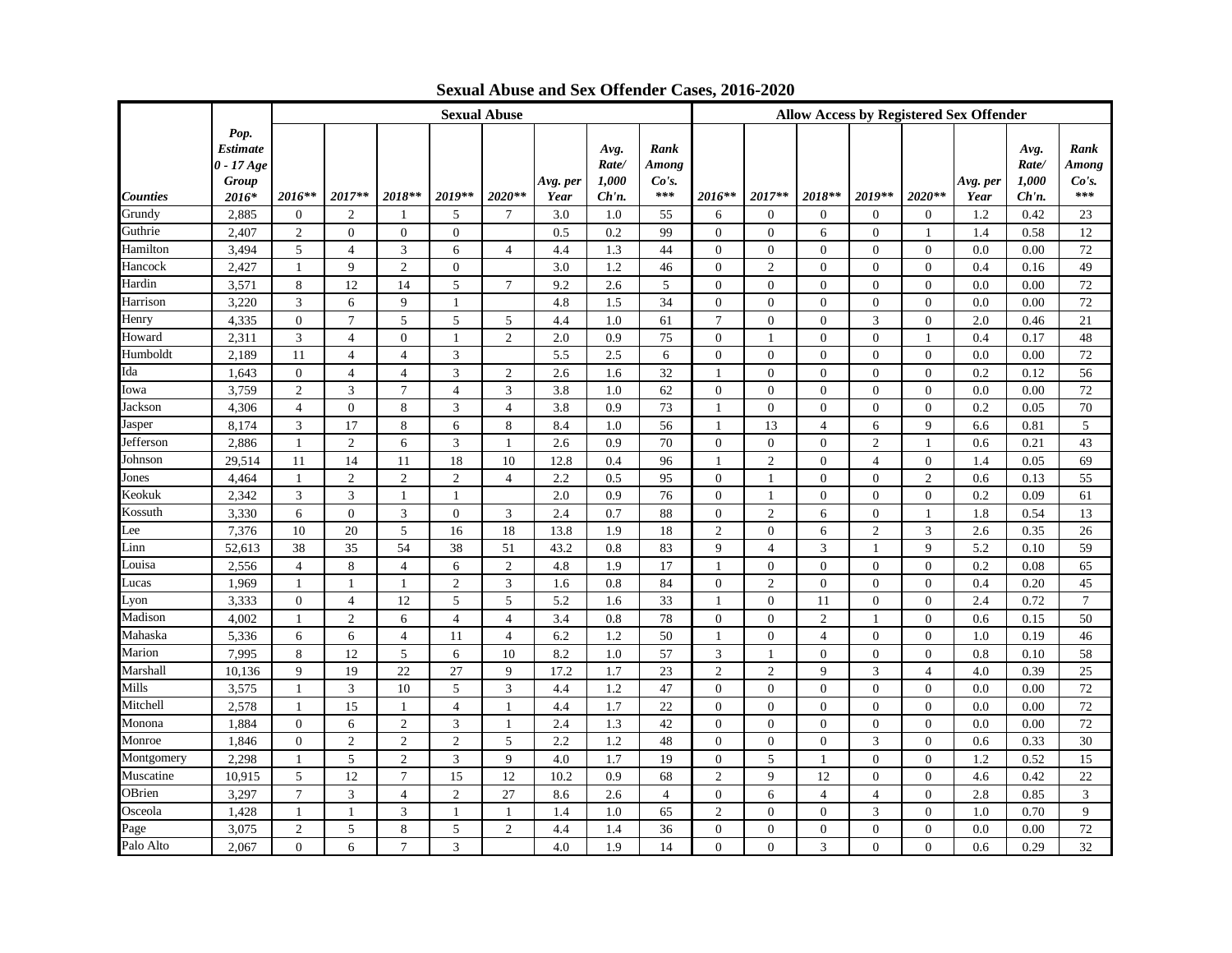|                 |                                                           | <b>Sexual Abuse</b> |                |                |                |                |                  |                                    |                               | <b>Allow Access by Registered Sex Offender</b> |                |                |          |                |                  |                                    |                               |
|-----------------|-----------------------------------------------------------|---------------------|----------------|----------------|----------------|----------------|------------------|------------------------------------|-------------------------------|------------------------------------------------|----------------|----------------|----------|----------------|------------------|------------------------------------|-------------------------------|
| <b>Counties</b> | Pop.<br><b>Estimate</b><br>$0 - 17 Age$<br>Group<br>2016* | $2016**$            | $2017**$       | 2018**         | $2019**$       | 2020**         | Avg. per<br>Year | Avg.<br>Rate/<br>1,000<br>$Ch'n$ . | Rank<br>Among<br>Co's.<br>*** | $2016**$                                       | 2017**         | 2018**         | $2019**$ | $2020**$       | Avg. per<br>Year | Avg.<br>Rate/<br>1,000<br>$Ch'n$ . | Rank<br>Among<br>Co's.<br>*** |
| Plymouth        | 6,254                                                     | 9                   | $\overline{4}$ | $\overline{4}$ | 8              | 12             | 7.4              | 1.2                                | 49                            |                                                | 2              | $\tau$         | $\Omega$ | 3              | 2.6              | 0.42                               | 24                            |
| Pocahontas      | 1,566                                                     | 5                   | 5              | $\overline{c}$ |                |                | 3.3              | 2.1                                | 11                            | $\Omega$                                       | $\Omega$       | $\Omega$       | $\Omega$ | $\Omega$       | 0.0              | 0.00                               | 72                            |
| Polk            | 119,452                                                   | 102                 | 118            | 86             | 92             | 96             | 98.8             | 0.8                                | 81                            | 10                                             | 8              | 14             | 11       | $\mathcal{I}$  | 10.0             | 0.08                               | 63                            |
| Pottawattamie   | 22.149                                                    | 25                  | 45             | 44             | 30             | 47             | 38.2             | 1.7                                | 20                            | 2                                              | $\overline{4}$ | $\tau$         | $\Omega$ | 10             | 4.6              | 0.21                               | 44                            |
| Poweshiek       | 3,732                                                     | 3                   | 5              |                | 11             |                | 5.0              | 1.3                                | 40                            | $\Omega$                                       | $\Omega$       | $\Omega$       | $\Omega$ | $\overline{4}$ | 0.8              | 0.21                               | 41                            |
| Ringgold        | 1,196                                                     | $\Omega$            | 5              | $\Omega$       | $\Omega$       |                | 1.3              | 1.0                                | 54                            | $\Omega$                                       | $\Omega$       | $\Omega$       | $\Omega$ | $\Omega$       | 0.0              | 0.00                               | 72                            |
| Sac             | 2,216                                                     | 3                   | 3              | $\overline{2}$ | $\Omega$       | 10             | 3.6              | 1.6                                | 27                            | $\overline{0}$                                 | $\overline{0}$ |                | $\Omega$ | $\Omega$       | 0.2              | 0.09                               | 60                            |
| Scott           | 41,352                                                    | 39                  | 69             | 56             | 51             | 48             | 52.6             | 1.3                                | 43                            | 18                                             | 5              | $\overline{4}$ | 3        | 14             | 8.8              | 0.21                               | 42                            |
| Shelby          | 2,639                                                     |                     | 5              | $\overline{c}$ | $\overline{c}$ |                | 2.5              | 0.9                                | 67                            | $\Omega$                                       | $\Omega$       | $\Omega$       | $\Omega$ | $\Omega$       | 0.0              | 0.00                               | 72                            |
| Sioux           | 9.457                                                     | $\overline{2}$      | 23             | 5              | 6              | 8              | 8.8              | 0.9                                | 69                            | 3                                              | $\Omega$       | $\mathbf{0}$   | $\Omega$ | $\Omega$       | 0.6              | 0.06                               | 67                            |
| Story           | 16,244                                                    | 16                  | 13             | 8              | 16             | 8              | 12.2             | 0.8                                | 87                            | $\Omega$                                       | $\Omega$       |                | $\Omega$ |                | 0.4              | 0.02                               | 71                            |
| Tama            | 4.172                                                     | 2                   | 8              | 6              | $\tau$         | $\overline{4}$ | 5.4              | 1.3                                | 41                            | 11                                             | $\Omega$       | $\Omega$       | $\Omega$ | $\Omega$       | 2.2              | 0.53                               | 14                            |
| Taylor          | 1.462                                                     | 2                   | $\Omega$       | $\theta$       |                |                | 0.8              | 0.5                                | 94                            | $\overline{0}$                                 | $\overline{c}$ | $\Omega$       | $\Omega$ | $\Omega$       | 0.4              | 0.27                               | 33                            |
| Union           | 2.793                                                     | $\overline{7}$      | 6              | $\Omega$       | $\tau$         | $\overline{4}$ | 4.8              | 1.7                                | 21                            | $\Omega$                                       | 6              |                | $\Omega$ | 3              | 2.0              | 0.72                               | 8                             |
| Van Buren       | 1,687                                                     | $\Omega$            | 3              | $\Omega$       | 12             | $\overline{2}$ | 3.4              | 2.0                                | 12                            | $\Omega$                                       | $\Omega$       | $\Omega$       | $\Omega$ | $\Omega$       | 0.0              | 0.00                               | 72                            |
| Wapello         | 7,852                                                     | 5                   | $\mathbf{Q}$   | 13             | 13             | 14             | 10.8             | 1.4                                | 38                            | 5                                              | $\overline{0}$ | 6              |          | $\Omega$       | 2.4              | 0.31                               | 31                            |
| Warren          | 12,380                                                    | $\overline{7}$      | 8              | 20             | 6              | 10             | 10.2             | 0.8                                | 82                            | $\Omega$                                       | 3              | $\overline{c}$ | $\Omega$ | $\Omega$       | 1.0              | 0.08                               | 64                            |
| Washington      | 5,589                                                     | 5                   | 3              |                | $\tau$         | 9              | 5.0              | 0.9                                | 72                            | $\Omega$                                       | $\Omega$       | $\Omega$       | 5        | $\Omega$       | 1.0              | 0.18                               | 47                            |
| Wayne           | 1.623                                                     |                     |                | 6              | $\Omega$       | 5              | 2.6              | 1.6                                | 30                            | $\Omega$                                       | 5              | $\Omega$       | $\Omega$ | 2              | 1.4              | 0.86                               | 2                             |
| Webster         | 7,900                                                     | 15                  | 16             | 6              | 8              | 8              | 10.6             | 1.3                                | 39                            | $\overline{0}$                                 | $\overline{4}$ | $\overline{2}$ | 3        | $\Omega$       | 1.8              | 0.23                               | 39                            |
| Winnebago       | 2.334                                                     | $\overline{4}$      | 5              |                | $\Omega$       |                | 2.5              | 1.1                                | 53                            | $\Omega$                                       | $\Omega$       | $\Omega$       | $\Omega$ | $\Omega$       | 0.0              | 0.00                               | 72                            |
| Winneshiek      | 3.769                                                     | 3                   | 5              | $\Omega$       | 4              |                | 2.6              | 0.7                                | 90                            | $\mathbf{0}$                                   | $\Omega$       | $\Omega$       | $\Omega$ | $\Omega$       | 0.0              | 0.00                               | 72                            |
| Woodbury        | 27,045                                                    | 34                  | 65             | 35             | 23             | 30             | 37.4             | 1.4                                | 37                            | $\tau$                                         | 11             | 8              | 6        | $\Omega$       | 6.4              | 0.24                               | 38                            |
| Worth           | 1,571                                                     | $\Omega$            | $\Omega$       | $\Omega$       | 3              | $\overline{2}$ | 1.0              | 0.6                                | 92                            | $\Omega$                                       | $\Omega$       | $\Omega$       | $\Omega$ | $\Omega$       | 0.0              | 0.00                               | 72                            |
| Wright          | 3,038                                                     | $\Omega$            | 10             | 12             | 8              | 8              | 7.6              | 2.5                                | $\overline{7}$                | $\Omega$                                       | $\overline{2}$ |                | $\Omega$ |                | 0.8              | 0.26                               | 36                            |
| <b>TOTALS</b>   | 730,731                                                   | 653                 | 964            | 776            | 753            | 813            | 791.8            | 1.1                                |                               | 137                                            | 148            | 205            | 124      | 129            | 148.6            | 0.2                                |                               |

Sources: \* ISU, iowa Community Indicators (http://www.icip.iastate.edu/tables/population/counties-estimates)

\*\*Iowa Dept. of Human Services (http://dhs.iowa.gov/reports/child-abuse-statistics)

\*\*\*Counties ranked 1 through 99 with # 1 having highest rate

Prepared by: Prevent Child Abuse Iowa, (www.pcaiowa.org) Apr-21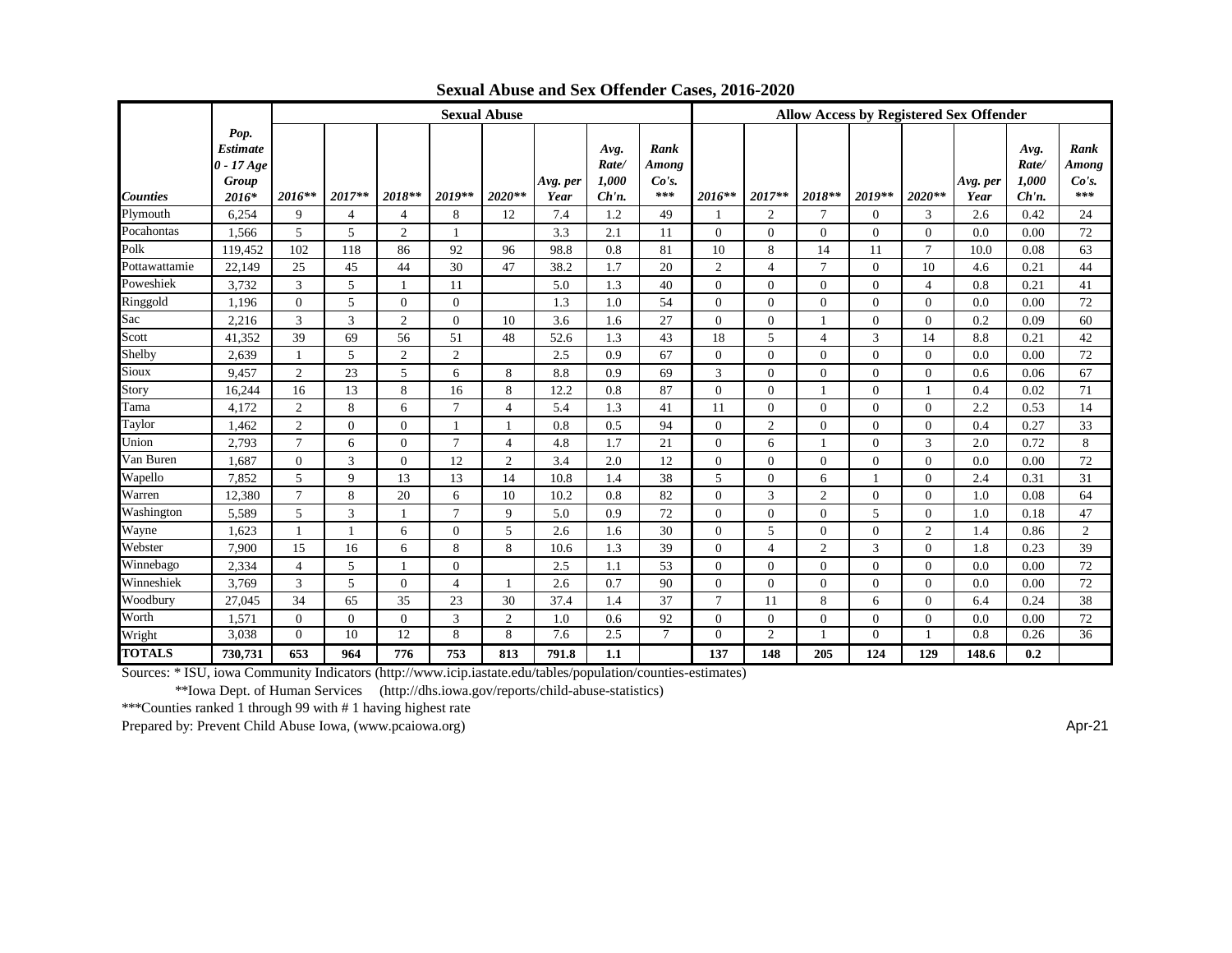|                   |                                                           | <b>Sexual-Related Maltreatment</b> |                |                          |                  |                          |                  |                                    |                                      |  |
|-------------------|-----------------------------------------------------------|------------------------------------|----------------|--------------------------|------------------|--------------------------|------------------|------------------------------------|--------------------------------------|--|
| <b>Counties</b>   | Pop.<br><b>Estimate</b><br>$0 - 17 Age$<br>Group<br>2016* | 2016**                             | 2017**         | 2018**                   | 2019**           | 2020**                   | Avg. per<br>Year | Avg.<br>Rate/<br>1,000<br>$Ch'n$ . | Rank<br><b>Among</b><br>Co's.<br>*** |  |
| Adair             | 1,513                                                     | 1                                  | 7              | 4                        | $\boldsymbol{0}$ | 9                        | 4.2              | 2.8                                | 8                                    |  |
| Adams             | 809                                                       | $\mathbf{1}$                       | $\mathfrak{2}$ | 2                        | $\overline{c}$   | 3                        | 2.0              | 2.5                                | 12                                   |  |
| Allamakee         | 3,141                                                     | $\mathbf{1}$                       | 5              | 3                        | $\overline{4}$   | 5                        | 3.6              | 1.1                                | 72                                   |  |
| Appanoose         | 2,767                                                     | 7                                  | $\overline{4}$ | $\overline{\mathcal{L}}$ | 5                | 4                        | 4.8              | 1.7                                | 36                                   |  |
| Audubon           | 1,136                                                     | $\mathbf{2}$                       | 3              | $\overline{0}$           | $\mathbf{0}$     | 1                        | 1.2              | 1.1                                | 77                                   |  |
| Benton            | 6,061                                                     | $\mathbf{1}$                       | 14             | 6                        | 17               | 11                       | 9.8              | 1.6                                | 44                                   |  |
| <b>Black Hawk</b> | 28,677                                                    | 34                                 | 32             | 44                       | 64               | 75                       | 49.8             | 1.7                                | 35                                   |  |
| Boone             | 5,827                                                     | 18                                 | 11             | 9                        | 13               | 18                       | 13.8             | 2.4                                | 16                                   |  |
| Bremer            | 5,476                                                     | 1                                  | 1              | 5                        | 3                | 2                        | 2.4              | 0.4                                | 99                                   |  |
| Buchanan          | 5,554                                                     | 3                                  | 10             | $\overline{4}$           | $\mathbf{0}$     | 8                        | 5.0              | 0.9                                | 87                                   |  |
| Buena Vista       | 5,157                                                     | 6                                  | 3              | 7                        | 6                | 8                        | 6.0              | 1.2                                | 69                                   |  |
| <b>Butler</b>     | 3,396                                                     | 6                                  | 3              | 14                       | 3                | $\mathbf{1}$             | 5.4              | 1.6                                | 45                                   |  |
| Calhoun           | 2,093                                                     | $\overline{4}$                     | 3              | 3                        | 5                | 8                        | 4.6              | $2.2\,$                            | 19                                   |  |
| Carroll           | 4,941                                                     | 9                                  | $\overline{2}$ | 3                        | 19               | 6                        | 7.8              | 1.6                                | 46                                   |  |
| Cass              | 3,006                                                     | 4                                  | 24             | 11                       | 17               | 5                        | 12.2             | 4.1                                | $\overline{c}$                       |  |
| Cedar             | 4,143                                                     | $\overline{2}$                     | 6              | 6                        | $\mathbf{0}$     | 5                        | 3.8              | 0.9                                | 86                                   |  |
| Cerro Gordo       | 8,987                                                     | 19                                 | 18             | 15                       | 16               | 13                       | 16.2             | 1.8                                | 32                                   |  |
| Cherokee          | 2,401                                                     | $\mathbf{0}$                       | 3              | 6                        | $\overline{4}$   | 22                       | 7.0              | 2.9                                | $\overline{7}$                       |  |
| Chickasaw         | 2,833                                                     | $\overline{4}$                     | $\overline{4}$ | $\overline{0}$           | $\mathbf{1}$     | $\overline{4}$           | 2.6              | 0.9                                | 85                                   |  |
| Clarke            | 2,353                                                     | 3                                  | 6              | $\overline{c}$           | 1                | $\overline{4}$           | 3.2              | 1.4                                | 59                                   |  |
| Clay              | 3,712                                                     | 8                                  | 1              | 9                        | 3                | 2                        | 4.6              | 1.2                                | 66                                   |  |
| Clayton           | 3,842                                                     | $\overline{4}$                     | 5              | 8                        | 5                | 1                        | 4.6              | 1.2                                | 67                                   |  |
| Clinton           | 10,854                                                    | 11                                 | 17             | 17                       | 26               | 10                       | 16.2             | 1.5                                | 52                                   |  |
| Crawford          | 4,293                                                     | 3                                  | 1              | 6                        | $\overline{4}$   | 10                       | 4.8              | 1.1                                | 73                                   |  |
| Dallas            | 23,803                                                    | 15                                 | 30             | 31                       | 6                | 8                        | 18.0             | 0.8                                | 94                                   |  |
| Davis             | 2,556                                                     | $\overline{c}$                     | $\overline{0}$ | 15                       | 6                | 1                        | 4.8              | 1.9                                | 28                                   |  |
| Decatur           | 1,770                                                     | 11                                 | 18             | 5                        | 8                | 3                        | 9.0              | 5.1                                | 1                                    |  |
| Delaware          | 4,118                                                     | 5                                  | 3              | $\overline{0}$           | 1                | $\overline{c}$           | 2.2              | 0.5                                | 98                                   |  |
| Des Moines        | 9,001                                                     | 15                                 | 14             | 26                       | 22               | 20                       | 19.4             | 2.2                                | 21                                   |  |
| Dickinson         | 3,332                                                     | 3                                  | 8              | $\overline{c}$           | $\mathfrak{2}$   | 13                       | 5.6              | 1.7                                | 41                                   |  |
| Dubuque           | 22,295                                                    | 23                                 | 20             | 19                       | 32               | 23                       | 23.4             | 1.0                                | 78                                   |  |
| Emmet             | 2,082                                                     | $\overline{c}$                     | 13             | 5                        | 8                | 6                        | 6.8              | 3.3                                | 6                                    |  |
| Fayette           | 4,204                                                     | 3                                  | 9              | 7                        | $\overline{4}$   | 8                        | 6.2              | 1.5                                | 53                                   |  |
| Floyd             | 3,646                                                     | $\overline{4}$                     | 6              | 11                       | 6                | 12                       | 7.8              | 2.1                                | 22                                   |  |
| Franklin          | 2,350                                                     | 3                                  | 1              | $\overline{0}$           | $\mathbf{2}$     | 5                        | 2.2              | 0.9                                | 83                                   |  |
| Fremont           | 1,536                                                     | 3                                  | 1              | 5                        | 1                | 3                        | 2.6              | 1.7                                | 39                                   |  |
| Greene            | 2,058                                                     | 3                                  | 9              | $\overline{0}$           | 9                | $\overline{\mathcal{L}}$ | 5.0              | 2.4                                | 14                                   |  |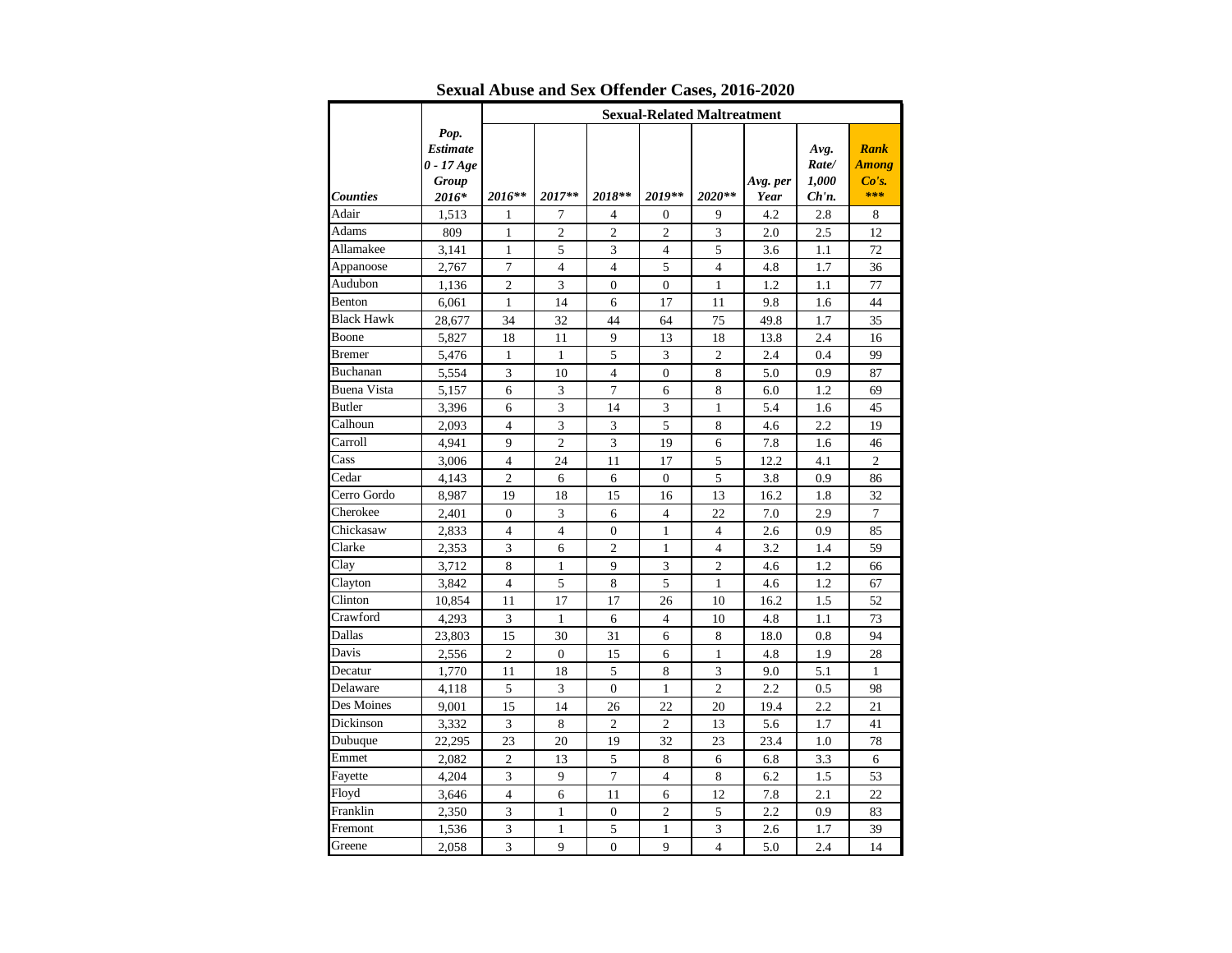|            |                                                           | <b>Sexual-Related Maltreatment</b> |                  |                |                  |                |                  |                                    |                                             |  |
|------------|-----------------------------------------------------------|------------------------------------|------------------|----------------|------------------|----------------|------------------|------------------------------------|---------------------------------------------|--|
| Counties   | Pop.<br><b>Estimate</b><br>$0 - 17 Age$<br>Group<br>2016* | 2016**                             | 2017**           | 2018**         | 2019**           | 2020**         | Avg. per<br>Year | Avg.<br>Rate/<br>1,000<br>$Ch'n$ . | <b>Rank</b><br><b>Among</b><br>Co's.<br>*** |  |
| Grundy     | 2,885                                                     | 6                                  | 2                | 1              | 6                | 7              | 4.4              | 1.5                                | 49                                          |  |
| Guthrie    | 2,407                                                     | $\overline{2}$                     | $\boldsymbol{0}$ | 6              | $\mathbf{0}$     | 1              | 1.8              | 0.7                                | 95                                          |  |
| Hamilton   | 3,494                                                     | 5                                  | $\overline{4}$   | 3              | $\overline{7}$   | $\overline{4}$ | 4.6              | 1.3                                | 61                                          |  |
| Hancock    | 2,427                                                     | $\mathbf{1}$                       | 11               | $\overline{c}$ | $\boldsymbol{0}$ | $\overline{0}$ | 2.8              | 1.2                                | 70                                          |  |
| Hardin     | 3,571                                                     | 8                                  | 12               | 14             | 5                | 7              | 9.2              | 2.6                                | 11                                          |  |
| Harrison   | 3,220                                                     | 3                                  | 6                | 9              | 1                | $\mathbf{1}$   | 4.0              | 1.2                                | 65                                          |  |
| Henry      | 4,335                                                     | 7                                  | 7                | 5              | 14               | 5              | 7.6              | 1.8                                | 34                                          |  |
| Howard     | 2,311                                                     | 3                                  | 5                | $\mathbf{0}$   | $\mathbf{1}$     | 3              | 2.4              | 1.0                                | 80                                          |  |
| Humboldt   | 2,189                                                     | 11                                 | 4                | 4              | 3                | $\overline{0}$ | 4.4              | 2.0                                | 26                                          |  |
| Ida        | 1,643                                                     | 1                                  | $\overline{4}$   | $\overline{4}$ | 3                | $\overline{c}$ | 2.8              | 1.7                                | 38                                          |  |
| Iowa       | 3,759                                                     | $\overline{2}$                     | 3                | $\tau$         | $\overline{4}$   | 4              | 4.0              | 1.1                                | 76                                          |  |
| Jackson    | 4,306                                                     | 5                                  | $\boldsymbol{0}$ | 8              | 3                | 4              | 4.0              | 0.9                                | 84                                          |  |
| Jasper     | 8,174                                                     | $\overline{4}$                     | 30               | 12             | 12               | 17             | 15.0             | 1.8                                | 30                                          |  |
| Jefferson  | 2,886                                                     | 1                                  | $\overline{2}$   | 7              | 5                | $\overline{c}$ | 3.4              | 1.2                                | 68                                          |  |
| Johnson    | 29,514                                                    | 12                                 | 16               | 15             | 27               | 15             | 17.0             | 0.6                                | 97                                          |  |
| Jones      | 4,464                                                     | $\mathbf{1}$                       | 3                | 3              | 3                | 6              | 3.2              | 0.7                                | 96                                          |  |
| Keokuk     | 2,342                                                     | 3                                  | $\overline{4}$   | 1              | 1                | $\mathbf{0}$   | 1.8              | 0.8                                | 93                                          |  |
| Kossuth    | 3,330                                                     | 6                                  | $\overline{2}$   | 9              | $\mathbf{0}$     | 4              | 4.2              | 1.3                                | 62                                          |  |
| Lee        | 7,376                                                     | 6                                  | 20               | 11             | 18               | 22             | 15.4             | 2.1                                | 24                                          |  |
| Linn       | 52,613                                                    | 33                                 | 39               | 58             | 44               | 62             | 47.2             | 0.9                                | 88                                          |  |
| Louisa     | 2,556                                                     | 2                                  | 8                | 4              | 6                | 2              | 4.4              | 1.7                                | 37                                          |  |
| Lucas      | 1,969                                                     | $\mathbf{0}$                       | 3                | $\overline{c}$ | 6                | 5              | 3.2              | 1.6                                | 42                                          |  |
| Lyon       | 3,333                                                     | $\overline{c}$                     | $\overline{4}$   | 24             | 5                | 5              | 8.0              | 2.4                                | 15                                          |  |
| Madison    | 4,002                                                     | 5                                  | $\mathbf{2}$     | 8              | 6                | 4              | 5.0              | 1.2                                | 64                                          |  |
| Mahaska    | 5,336                                                     | 7                                  | 6                | 10             | 11               | 4              | 7.6              | 1.4                                | 56                                          |  |
| Marion     | 7,995                                                     | 11                                 | 13               | 6              | 6                | 10             | 9.2              | 1.2                                | 71                                          |  |
| Marshall   | 10,136                                                    | 10                                 | 21               | 31             | 35               | 14             | 22.2             | 2.2                                | 20                                          |  |
| Mills      | 3,575                                                     | $\overline{4}$                     | 3                | 10             | 5                | 3              | 5.0              | 1.4                                | 57                                          |  |
| Mitchell   | 2,578                                                     | 3                                  | 15               | 1              | $\overline{4}$   | $\mathbf{1}$   | 4.8              | 1.9                                | 29                                          |  |
| Monona     | 1,884                                                     | $\mathbf{1}$                       | 6                | $\overline{c}$ | 3                | $\mathbf{1}$   | 2.6              | 1.4                                | 58                                          |  |
| Monroe     | 1,846                                                     | 1                                  | $\overline{c}$   | $\overline{c}$ | $\mathfrak s$    | 5              | 3.0              | 1.6                                | 43                                          |  |
| Montgomery | 2,298                                                     | 5                                  | 10               | 3              | $\overline{4}$   | 9              | 6.2              | 2.7                                | 9                                           |  |
| Muscatine  | 10,915                                                    | 10                                 | 21               | 20             | 15               | 13             | 15.8             | 1.4                                | 54                                          |  |
| OBrien     | 3,297                                                     | 1                                  | 9                | 8              | 6                | 30             | 10.8             | 3.3                                | 5                                           |  |
| Osceola    | 1,428                                                     | 5                                  | 1                | 3              | $\overline{4}$   | 1              | 2.8              | 2.0                                | 27                                          |  |
| Page       | 3,075                                                     | 3                                  | 5                | 8              | 8                | $\overline{c}$ | 5.2              | 1.7                                | 40                                          |  |
| Palo Alto  | 2,067                                                     | 5                                  | 6                | 10             | 3                | $\overline{0}$ | 4.8              | 2.3                                | 17                                          |  |